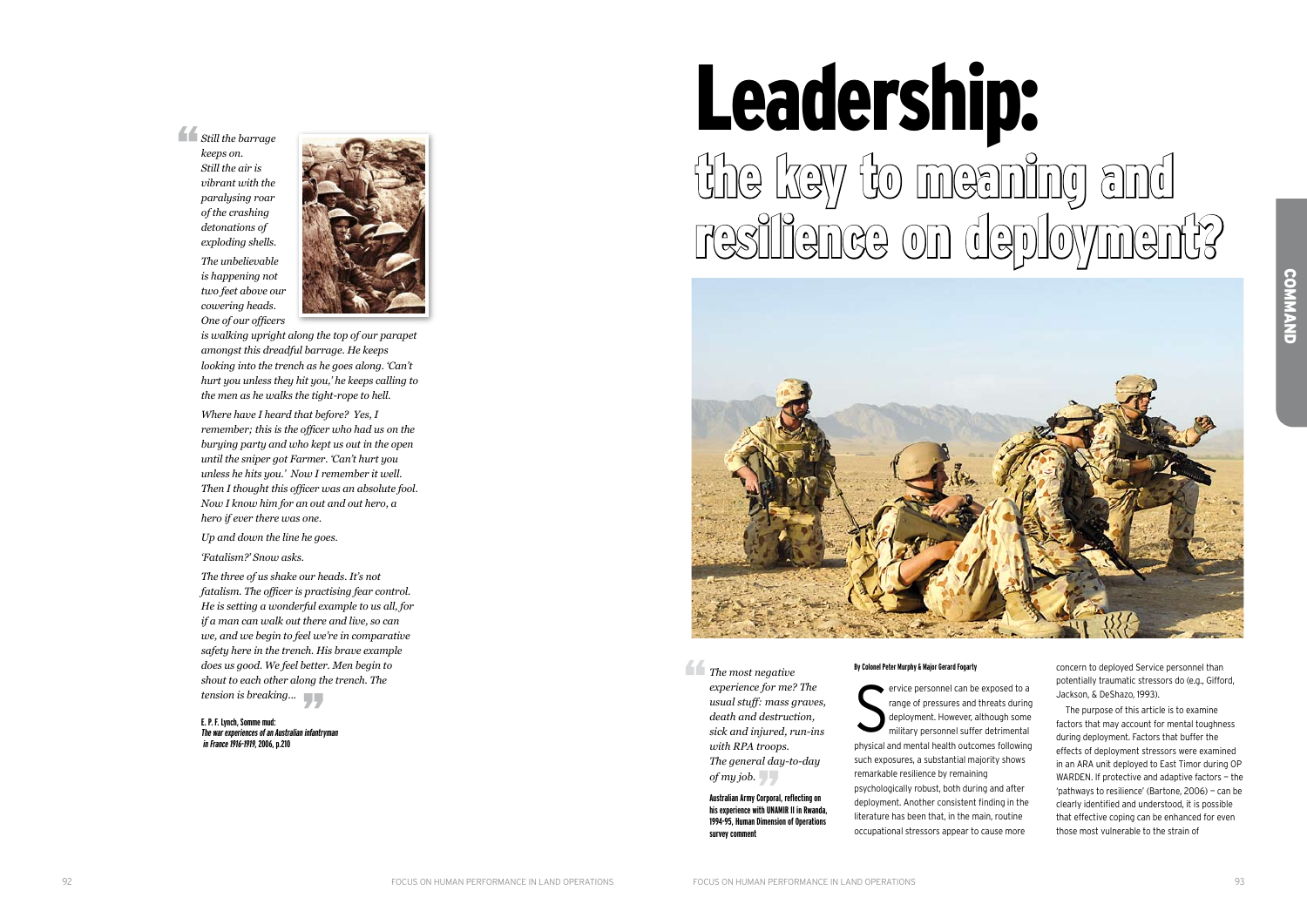deployment. The factors studied were cohesion, leadership, morale, and meaning.

### Buffers of the Stressor-Strain Relationship

*Back in Kigali (shortly after the Kibeho massacre), the first thing I did was go and pump weights for hours — I felt so wound up. It was like ants were crawling all over me…* 

#### **Milan Nikolic, ARA Medic, UNAMIR Forged by War: Australian Veterans in Combat and Back Home, 2005, p. 94**

Efforts aimed at reducing strain (the adverse outcomes of stress) require either a reduction in the level or frequency of stressors, or an increase in factors that enhance coping. Mission-specific stressors such as threats to life and limb are often unpredictable and uncontrollable. In addition, mission accomplishment normally requires soldiers to endure a range of unavoidable stressors such as difficult living conditions, environmental hazards, and restrictive safety regulations. Therefore, many deployment stressors are simply beyond individual and organisational control.

Conversely, it is feasible to reduce strain by attempting actively to influence factors that buffer — or reduce — the impact of these unavoidable stressors. From a command perspective, factors that reduce the impact of stressors (causes of stress) are potentially the most useful because they are the most amenable to some sort of intervention.

A study of Israeli combat veterans concluded that group cohesiveness was a major stress-buffering variable (Milgram, Orenstein, & Zafrir, 1989). The authors believed that a cohesive military unit is especially effective in stressful situations "because support is forthcoming from people with similar situational experiences and heightened empathic understanding" (p. 196).

Examples of buffering factors include perceptions of organisational support, task satisfaction, confidence in equipment, and individual morale. Many buffers are essentially resources, and in the military context, these include effective leadership, realistic training, high levels of physical fitness, ample recreational assets, and aspects of unit climate such as strong group cohesion.

#### Cohesion

A factor often found to attenuate stress is social support. In the military context, social support normally is referred to as cohesion. There are a number of different types or dimensions of cohesion, distinguished by directionality and function (Griffith, 1988). Direction-of-cohesion refers to either vertical cohesion (superior-subordinate relations) or horizontal cohesion (peer relations). The functions of cohesion normally include taskfocussed cohesion (bonding in order to get a

task done) and social cohesion (interpersonal relations that are of themselves important).

It is widely accepted that cohesion in military groups is beneficial to well-being and performance. The quality of the social relations within a military unit is presumed to determine the strength of the buffering capacity against operational stressors. There is considerable evidence to support these assumptions. For example, studies of U.S. combat soldiers in WWII reported group cohesion as the single most important factor in reducing stress outcomes such as psychiatric casualties (Stouffer et al., 1949).

Cohesion also has been demonstrated to promote well-being in garrison and contemporary deployment environments. In a study of over 3,400 U.S. veterans from the peacekeeping mission to Somalia, a variable called 'general military pride and cohesion' was the most powerful protective factor of postdeployment psychological status (Orsillo, Roemer, Litz, Ehlich, & Friedman, 1998). Among Norwegian peacekeepers deployed to the Lebanon, strong group identification, along with effective leadership and strong motivation, increased soldier tolerance of stress (Weisæth & Sund, 1982).

- 1. Professional rewards & development
- 2. Personal rewards
- 3. Constructive contact with locals (Humanitarianism)
- 4. Novel experiences
- 5. Personal development

More recently, both task and social cohesion were found to be moderators of strain in Canadian peacekeepers (Farley, 2002). Moldjord, Fossum, and Holen (2003) cited several studies of peacekeepers that found social support and comradeship were relevant to coping with distress. In general, individuals exposed to stressful incidents were more likely to recover quickly when they felt their emotional and behavioural reactions were understood and supported by their peers.

#### Leadership

Strong cohesion in a military unit is thought to be associated with collective confidence, mutual trust, and respect between soldiers and officers of all ranks. Both cohesion and leadership can be regarded as forms of social support. Therefore, it is not surprising that a strong relationship between cohesion and leadership should exist.

The vertical dimension of cohesion is thought to be founded on member confidence and trust in the fairness and competence of leaders, and the belief that leaders are genuinely concerned about their subordinates. For their part, leaders need to recognise the importance of developing healthy and supportive social environments within military units that foster strong and positive group identities (Siebold, 2006).

Human factors such as morale, cohesion, and confidence in leadership tend to correlate highly with each other – when one factor is strong in a unit, the others are as well. Siebold (2006) was confident enough in these relationships to suggest that researchers should expect correlations of about r = .6 between horizontal cohesion and performance in units with effective leadership, and correlations "much lower and not significant under less effective leadership" (p. 197).

There is evidence of the buffering influence of effective leadership on strain in deployment contexts. One fascinating outcome of a series of studies examining the buffering effect of leadership among U.S. peacekeeping troops in Haiti was an interaction between low task significance and poor leadership climate that resulted in high levels of hostility. This finding was interpreted as showing that soldiers could accept being deployed and having low task significance as long as the unit leadership was strong (Bliese & Britt, 2001).

An alternative interpretation of the above finding is that the interaction demonstrated the critical role of leadership in managing the meaning of the mission. This reinterpretation is supported by a finding that U.S. troops in Haiti who were regularly briefed about the accomplishments of the operation were more positive about the operation itself and their contributions to the success of the operation (Halverson, Bliese, Moore, & Castro, 1995). It would appear that effective leaders ensured that soldiers understood the broader importance and significance of their tasks no matter how inherently mundane.

#### The management of meaning

 *With seven weeks down and ten or eleven ahead, the glamour and panache of the overseas deployment was worn off somewhat. We have a long haul to keep motivation going and troops interested.* 

**Major Blumer, Company Commander, 1 RAR Group, Somalia Cited in Bob Breen, A little bit of hope: Australian Force — Somalia, 1998**

## The Positive Aspects of Deployment

Positive experiences during an operation should influence the soldier's appraisal of the deployment, i.e., they should foster personal meaning. This sense of meaning, in turn, should buffer the impact of adverse experiences by enhancing soldier well-being and resilience. The Positive Aspects of Deployment Scale uses a 5-point response scale that distinguishes different levels of satisfaction/enjoyment from "not applicable" to "a great deal." The scale comprises 30 items. The scale has five factors or conceptual dimensions that have been labelled:

| <b>OP WARDEN</b>                           |                         | <b>OP CATALYST</b>                          |
|--------------------------------------------|-------------------------|---------------------------------------------|
| Ranks item                                 | Associated<br>$factor*$ | Associated<br>Ranks item<br>factor*         |
| Getting mail from home                     | $\mathcal{P}$           | Allowances\financial incentives<br>2        |
| Allowances\financial incentives            | 2                       | 2<br>Leave breaks / ROCL                    |
| Thoughts of returning home                 | 2                       | Getting mail from home<br>2                 |
| Communication with home                    | 2                       | Thoughts of returning home<br>$\mathcal{P}$ |
| The professional/operational experience    |                         | 2<br>Communication with home                |
| Doing a real job rather than just training |                         | The professional/operational experience     |
| New sights                                 | 4                       | Doing a real job rather than just training  |
| Putting training into practice             |                         | Pride in being part of ADF<br>4             |
| Leave breaks / ROCL                        | 2                       | Making new friendships<br>4                 |
| Contributing to country here               | 3                       | Putting training into practice              |

The table below shows the top 10 positive experiences (using mean scores for each item) for two ARA contingents: one in East Timor in 2000 (sample size of 428) and one in the Middle East in 2008 (sample size of 495).

#### Table 1. Top 10 Rankings of Positive Aspects of Deployment for two ARA Contingents

The two contingents share 8 items in their top 10. Items from the 'Personal Rewards' factor are clearly dominant, followed by 'Professional Rewards & Development' items. Two other factors are not well represented; and items from the 'Personal Development' factor do not make the top 10 at all in either contingent. An increase in the relative influence of items from the 'Personal Development' and 'Constructive Contact with Locals' subscales is likely to foster a sense of meaning. This paper shows that secondary outcomes of increased personal meaning are enhanced cohesion and morale, and reduced strain. Food for command thought?



#### \* Note: See list above for factor labels.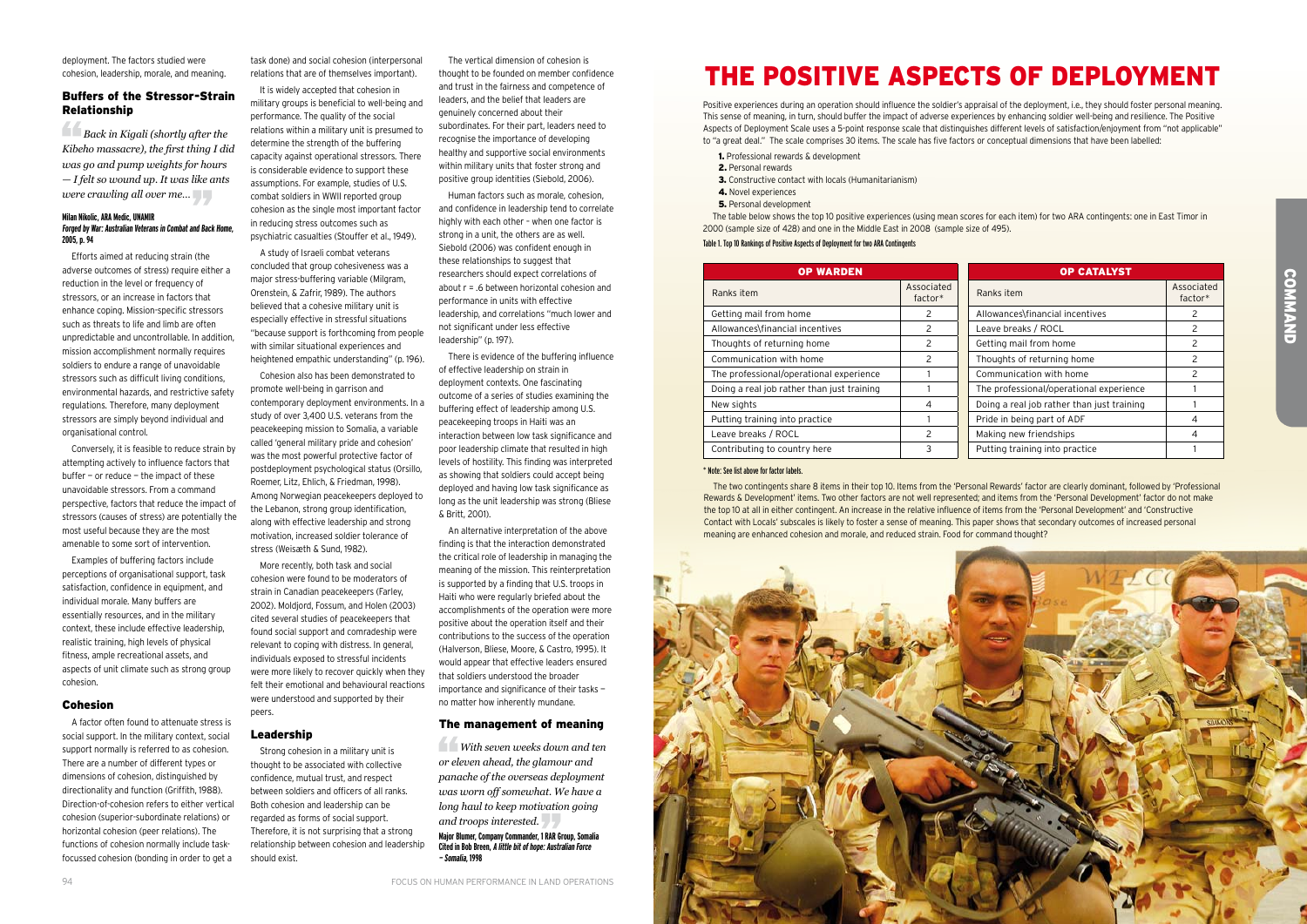particularly strong conventions about how the military should be utilised (Gal, 2006).

For military personnel engaged in traditional peacekeeping duties such as observer/monitor, adverse psychological outcomes have tended to be associated with the experience of boredom, isolation, frustration with the constraints placed on their ability to take action, and disillusionment with the lack of tangible outcomes or clear success (Orsillo et al., 1998).

Britt (2003) adopted four factors to explain the determinants of meaning during peacekeeping operations. The first of these factors was the individual soldier's attitudes towards the operation, which have the potential to help an individual make sense of the environment, allow for self-expression, and provide a sense of importance to various ongoing activities.

A second factor was the relevance of the mission to one's identity, job, and career. Making sense of participation in such an operation was more likely when (1) it was consistent with one's self-identity and (2) one's role was considered relevant to job and career.

The military leadership's views of the mission constituted the third factor. Soldiers were more likely to see the personal significance of a peacekeeping operation when their role was made clear and constantly reinforced by the leadership, and when leaders communicated successes to the soldier. Such leadership communication supported three of Baumeister's needs (discussed earlier) that underpinned meaning: sense of purpose, selfefficacy, and self-worth.

Britt's fourth contributing factor to the construction of meaning was the prevailing attitude of the public toward the mission. It was postulated that positive appraisals of peacekeeping experiences would be linked in part to support from and understanding by the public at home.

Of course, the deployment experience whether for warlike operations or peace support missions — seldom matches expectations. Personnel who are unable to adjust their pre-deployment expectations in light of operational realities are more likely to experience adjustment problems. Gifford, Jackson, and DeShazo (1993) reported that many American soldiers in Somalia began to doubt the value of their mission when hostility from the local populace grew and bandits were not disarmed because of inconsistent UN policies. Furthermore, many peacekeepers questioned whether any improvements made



In recent years, research into stress and coping has broadened to include the search for meaning in stressful encounters. In a similar way, a growing theme in research examining the human dimensions of military deployment has been the importance of the meaning of the mission to soldier satisfaction, performance, and post-deployment adjustment. Given the challenging and potentially stressful nature of these operations, it is important to understand how members have made sense of their mission and assigned meaning to their participation.

**The concept of meaning.** Human behaviour is regarded as being an outcome of a sensemaking process. This process has several components such as sensing or recognition, interpretation, and the

attachment of meaning. Humans behave in a manner consistent with their mental representations of the situations that engage them. The meaning that an individual assigns to a situation is often the most influential situational factor affecting subsequent behaviour.

Baumeister (1991) postulated that meaning is derived from the achievement of four basic needs. These needs were: (1) a sense of purpose, in that intrinsic goals are achieved, (2) required behaviours are compatible with one's values, i.e., that one's actions are right and justified, (3) a degree of self-confidence in ability so that the individual perceives some control over the event, and (4) a degree of self-worth is gained, so that individuals feel that they and their actions are of some value.



Clearly, the characteristics of many military operations are such that Baumeister's four basic needs are unlikely to be attained. For example, rules of engagement may prevent soldiers from taking their preferred action (intrinsic motivation unfulfilled; lack of selfefficacy) and soldiers may be tasked to undertake duties that conflict with personal values. Further, the situations that soldiers are faced with on deployment are notoriously chaotic and uncontrollable, such as widespread destruction and suffering.

**Meaning in military duties.** Components of meaning often thought to explain military behaviour include patriotism, ideology, and politics. Military pride has been found to predict psychological health in military personnel after a stressful deployment (Orsillo et al., 1998). However, Dinter (1985), discussing the protective layers that prevent psychological breakdown in the face of combat, suggested that factors such as patriotism and ideology were the first layers to be peeled away. Other factors, particularly cohesion in the immediate work team, have been found to be much more important and persistent as combat motivators (Marshall, 1947). Clearly, soldiers need some justification, some source of meaning, to carry out duties that few would do willingly in other circumstances.

Franke (2003) argued that the decisions soldiers make and how they perform during a mission will depend to a large extent on their understanding of the mission: "If the mission makes sense and confirms their selfconceptions, if members of their most important reference groups (family, friends, company, platoon, etc) share this meaning, and if society at large supports the operation, motivation and performance will be high" (p.39). Mental frameworks, social identity, and group norms and values will influence what meaning is derived from or is projected upon the deployment. This sense of meaning, in turn, likely will influence attitudes, motivation, morale, and behavioural choices.

**Meaning on peacekeeping missions.** In many nations, soldiers have derived a sense of meaning from the traditional combatoriented warrior identity. The unique nature of many Peace Support Operations has called into question what it means to be a soldier. Undertaking non-combat roles such as peacekeeping (as opposed to peace enforcement), police actions (such as the eviction of illegal settlers), and border protection tasks has challenged the accepted roles of military personnel in some nations. In the United States and Israel, there are

by Coalition forces would endure once the UN forces left the country.

Unlike the initial U.S. contingents in Somalia, later contingents reported their major stressor to be the ambiguous nature of the mission. As the mission became more complex and conflicted, and as Coalition casualties mounted, many soldiers found the dual roles of combatant and humanitarian support provider were very difficult to integrate at the emotional level.

Peacekeeping duties are thought to be associated with increased interaction with the local civilian population. In turn, such contact with a 'grateful populous' should increase the satisfaction of peacekeeping personnel and provide commanders with a store of positive experiences with which to justify and demonstrate the meaning of the mission.

Some evidence, however, has shown that contact with the local population can be destructive to satisfaction, morale and a sense of meaning. In one study, 71 per cent of U.S. soldiers reported they had never experienced a positive interaction with Somalis during the course of their peacekeeping mission. Many soldiers admitted that they had developed negative feelings towards Somalis in general and towards the mission itself. Only 37 per cent of respondents agreed or strongly agreed with the survey item: "I believe in the value of my mission in Somalia" (Gifford et al., 1993).

**Meaning as a buffer of stress.** A common assumption is that the assignment of meaning to one's participation in a

peacekeeping mission will predict the degree to which personal benefits were derived from the deployment experience. There is growing evidence that this assumption is reasonably well founded. In a longitudinal study of military medical personnel supporting a peacekeeping mission in the former Yugoslavia, Bartone, Adler and Vaitkus (1998) concluded that belief in the mission acted as a stress buffer, presumably by enhancing soldiers' resilience and adaptation during deployment.

**Positive aspects of deployment.** Most studies that have examined the concept of meaning appear to use reports of beneficial aspects of deployment as a substitute for meaning (e.g., Britt, Adler, & Bartone, 2001). It makes sense that positive experiences during deployment would bolster meaning for the individual. Such experiences should also develop a sense of individual efficacy (competence) – and group efficacy – in the face of challenge and threat. Positive experiences could be regarded as a resource that bolsters a sense of personal meaning and self-confidence and buffers the impact of deployment stressors.

Potentially positive aspects of deployment were presumed to include putting military training into practice, learning new skills, forming relationships with people from different cultures, and personal satisfaction in providing support to the local country. The scale used to measure positive aspects of deployment in the study reported here included 30 items (see page 95).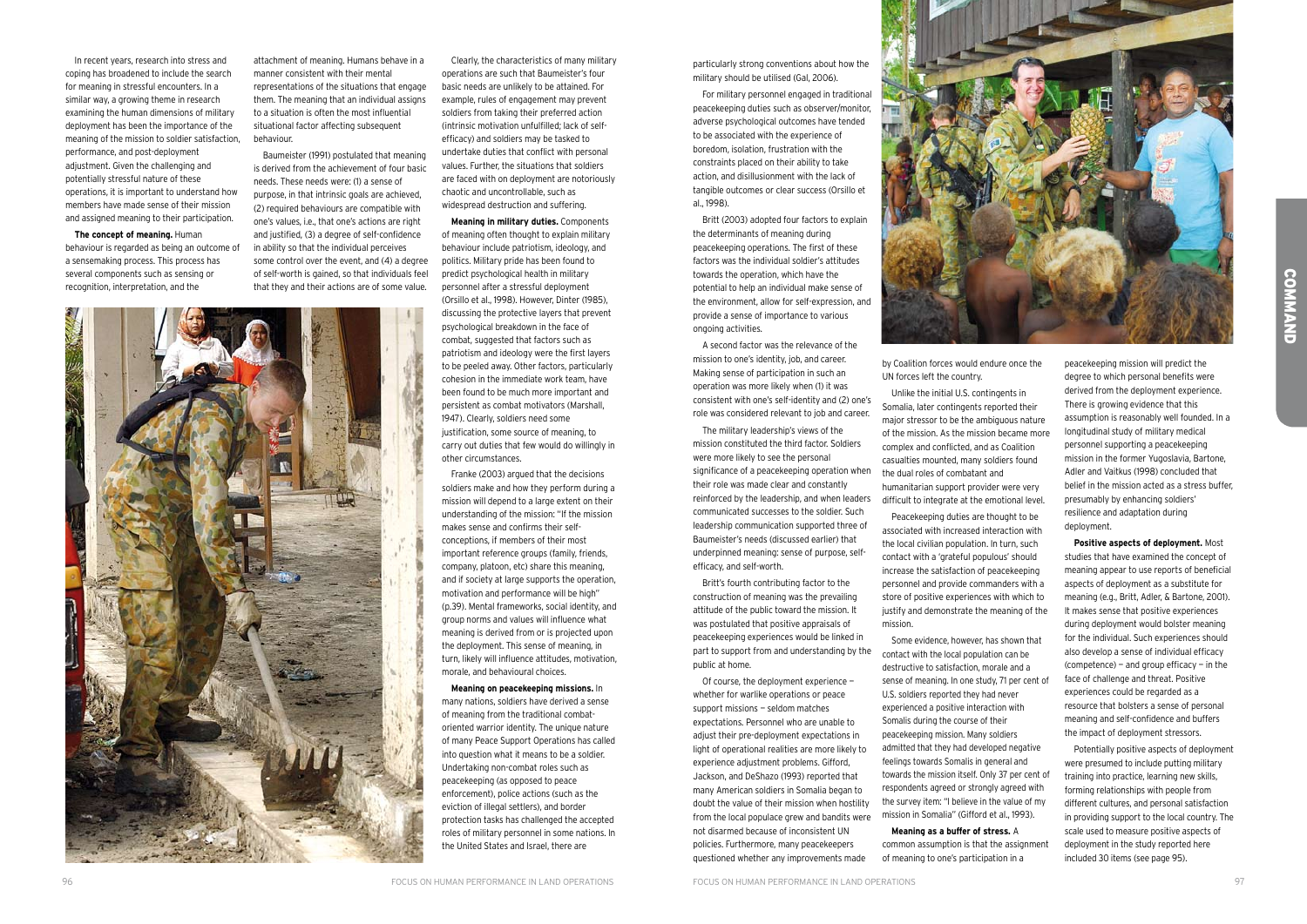**COMMAND COMMAND** 

deployment, a sense of having contributed to humanitarian causes, expanded political understanding, enhanced sense of self-worth, improved sense of life balance, and an appreciation of cross-cultural contact.

All military personnel — on some level — will seek to make sense of, and derive meaning from, their experience of deployment. Of course, a key component of a sense of meaning during deployment is likely to stem from morale — i.e. a sense of satisfaction and commitment.

#### Morale

#### **Psychological** resilience

Most studies of morale have concentrated on the determinants of morale and the expected motivational and performance outcomes of strong morale. With respect to morale and its relationship with stress outcomes, Stouffer and his colleagues (1949) found strong moderating relationships between morale and strain in their landmark studies of the U.S. Army during WWII. More recent field research conducted by Farley (1995) with Canadian military personnel deployed as peacekeepers confirmed a strong relationship between morale and strain. Soldiers with poor morale

were more likely to show signs of illness than personnel with high levels of reported morale. This relationship, often intuitively recognised, has obvious ramifications for commanders who are trying to maximise operational effectiveness and maintain the well-being of

subordinates.

The concept of psychological resilience is attracting increasing interest in the military. This attention is perhaps an indication that there is a desire to understand better how most individuals successfully cope with acute and chronic stress rather than a morbid fascination with cases of poor adjustment. The broadening of research to focus more on adaptive responses and outcomes to stress and trauma should lead to a more balanced and comprehensive understanding of how individuals adjust to challenging life events.

Coping refers to the thoughts and behaviours used to manage the demands of situations appraised as stressful. In contrast, psychological resilience refers to the ability of a person to adapt to changing and

potentially difficult



circumstances and to recover previous functioning and psychological status — and even to experience personal growth as a result of this adaptation. Coping is an active process, whereas resilience is an outcome of successful coping and adaptation.

One of the few studies that have investigated resilience in military populations was a study of U.S. peacekeepers by Dolan and Adler (2006). The authors reported that military 'hardiness' (resilience) moderated the impact of deployment stressors on depression after deployment.

In the research reported here, psychological resilience was used to denote the overall outcomes of the stressor-strain transactional process. Rather than discussing trauma and

maladjustment, a resilience framework was utilised to discuss the positive outcomes evident in the data.

#### The current study

A model examining the potential buffering variables between stressors and strain during deployment was examined. These variables were cohesion, meaning, morale, and leadership. A sample of 428 ARA personnel deployed in East Timor during OP WARDEN was used.

In terms of the demographics of the sample, Privates were moderately under-represented (49.3 per cent compared with an expected 60 per cent), and consequently the other three rank groupings (JNCO, SNCO/ WO, Officers) were each slightly over-represented. There were considerably more married

members than single members, perhaps because of the small percentage of participants (15.4 per cent) in the youngest (18–21 years) age category. Over half the sample (62.4 per cent) had previous operational experience. Most respondents had completed Year 12 education (74.2 per cent). Women were under-represented (3.7per cent of sample) when compared to their 13 per cent representation in the Army as a whole at the time of survey administration.

### Resilience model

A model was developed to examine the relationships between stressors, strain, and the human factors postulated to have a buffering effect on stress. Leadership was represented by two factors, Leadership Effectiveness and Proximal

#### **Meaning and postdeployment adjustment.** Successful

transition following operational deployment has been strongly linked to the soldier's appraisal of the deployment. In a study of peacekeepers, Britt, Adler, and Bartone (2001) found that perceived meaning during deployment was strongly predictive of reported psychological benefits following homecoming. Soldiers at middeployment who felt personally engaged, and considered the mission both important and relevant, were much more likely to report benefits from participating in the deployment.

Interestingly, the more that soldiers reported such events as witnessing destruction and having contact with locals, the more likely they were to report having derived benefits from the deployment. The authors





effects of their military service are less likely to be affected by the combat stressors they have encountered (Aldwin, Levenson, & Spiro, 1994). These positive personal outcomes included increased self-discipline, recognition of one's ability to cope with adversity, improved resilience, and the reassessment and/or augmentation of life values and one's sense of purpose in life.

In reviews of the benefits of participation in peacekeeping missions, both Britt (2003) and Thompson & Pastò (2003) noted that numerous studies have cited deployment-specific positive outcomes, including a belief in the value of the



Leader Behaviour, drawn from the Unit Climate Profile (UCP) measure. Cohesion and Morale variables were also drawn from the UCP. The Meaning latent variable was derived from the Positive Aspects of Deployment Scale. The initial model (a simplified version without observed variables) is shown as **Figure 1**.

A simplified diagram of the significant pathways between latent variables in the re-specified model is shown in **Figure 2**. The model accounted for 76 per cent of variance in Strain, as well as 83 per cent of variance in Morale.

**Discussion.** The model depicted in **Figure 2** made sense. All human factors contributed in some way to a buffering effect on the relationship between stressors and strain. Proximal Leader Behaviour moderated the impact of stressors, and influenced the effectiveness of the wider leadership in the unit. Leadership Effectiveness proved to be an important mediating factor, not so much in directly reducing the influence of stressors, but by fostering Morale both directly and indirectly through the bolstering of Cohesion. (The Leadership Effectiveness variable had a focus on more senior levels of leadership in the unit, as distinct from the behaviour of the immediate leader.) A separate pathway indicated that a sense of meaning also fostered Cohesion, which in turn fostered Morale. Morale was a strong buffer of Strain.

The 'Good to Go' article in the Readiness section of this publication discussed a finding that Proximal Leadership was more important than senior leadership during the predeployment stage, but that during deployment, the influence of more senior levels of leadership increased. The results here are consistent with these earlier findings.

The increased importance of senior levels of leadership during deployment may be related to